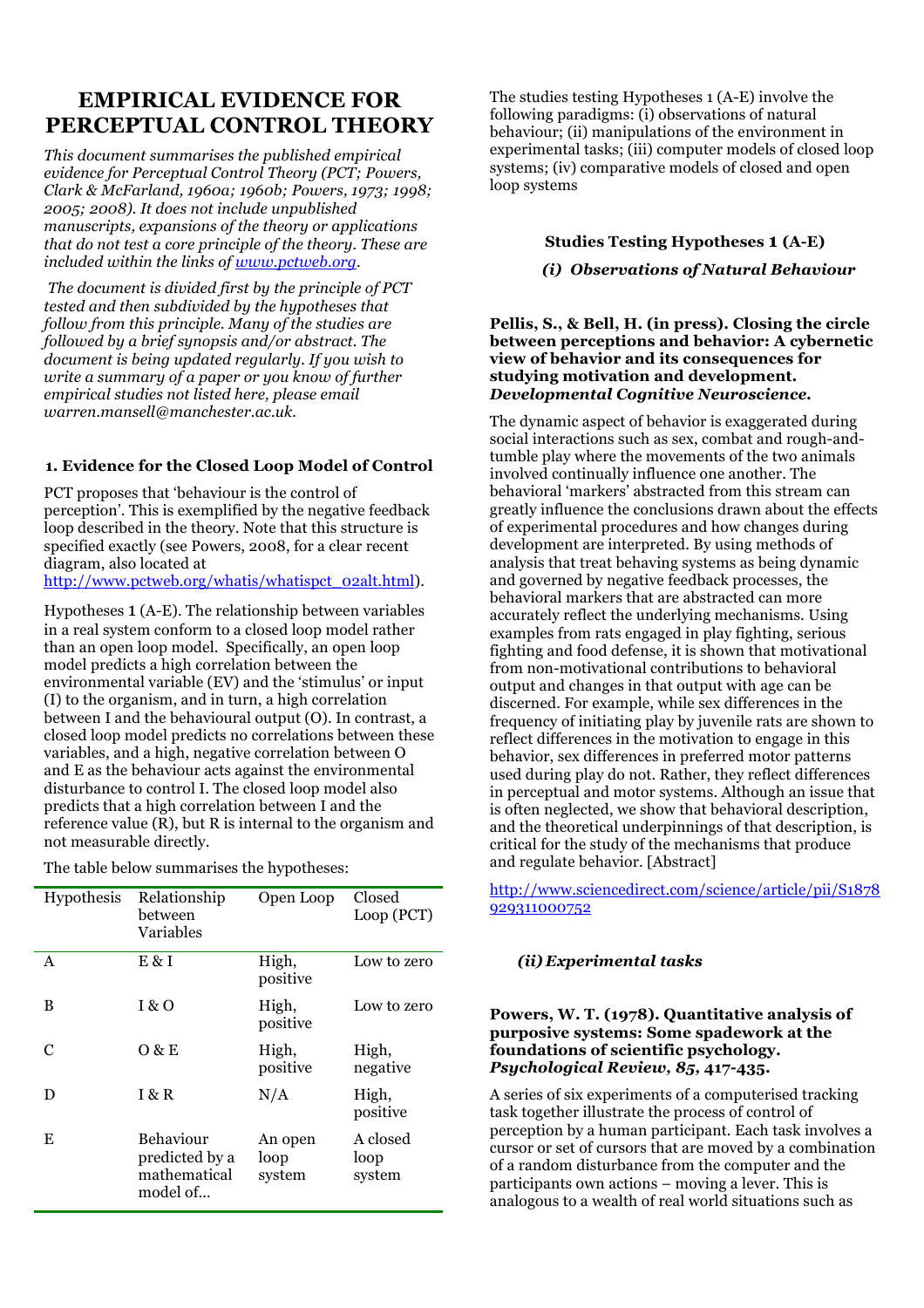walking with a cross wind, steering a vessel in a storm and talking clearly above the noise of crowds. The tasks included the maintenance of a cursor at target, at a fixed distance from the target, and in a smooth pattern. The fifth and sixth experiments demonstrate that a closed loop model can be used to *identify* the perceptual variable being controlled by the participant (the perception they *intend* to experience) from a choice of several options – it is the variable for which environmental disturbances (random disturbance applied to the cursor) correlate strongly and negatively with the output (lever movement). This is the test for the controlled variable. In each task, the environmental variable correlates at around  $r = -0.99$  with the output variable even though the 'intervening variable' (movement of the cursor) correlates at  $r < 0.1$  with the output variable. As such, in contrast to the closed loop model, a linear environment-stimulus-output model cannot predict this behaviour. [WM]

#### **Marken, R. S. (1980) The cause of control movements in a tracking task.** *Perceptual and Motor Skills, 51,* **755-758.**

The classical cause–effect or input–output model of behavior breaks down when there is feedback from response to stimulus. Using a compensatory tracking task, it was shown that the response variations of 3 males (2 undergraduates and 1 faculty member) on different occasions were nearly identical, while stimulus variations on these occasions were completely unrelated. This result seemed to rule out stimulus variations as the cause of responses that controlled (stabilize) the stimulus. When feedback exists, the cause of control must be viewed as an internal reference rather than an external stimulus.

#### **Marken, R. S. (1982). Intentional and accidental behavior: a control theory analysis.**  *Psychological Reports, 50,* **647-650.**

#### **Marken, R. S. (1983) "Mind Reading": A Look at Changing Intentions.** *Psychological Reports, 53,* **287-270.**

Discusses the use of control theory as a method for understanding the purpose of behavior and to discriminate intended from unintended consequences of an organism's actions. By continuously monitoring the stability factor it is possible to observe changes in intention which are not visible in overt behavior. Intentions are viewed as internal models of the desired or reference states of perceptual inputs. The purpose of action is to keep perceptions matching reference states, a process called control. Organisms that control perceptions are control systems. The stability factor is the ratio of expected to observed variance of a suspected controlled variable. [Abstract]

**Marken, R. S. (1985). Selection of consequences: adaptive behavior from random reinforcement.**  *Psychological Reports, 56,* **379-383.**

#### **Hershberger, W. A. (1986). An approach through the looking glass.** *Learning and Behavior, 14,* **443-451.**

This study illustrates that intrinsic negative feedback control is used to realize an animal's intentions. The chicks in the study were placed in an apparatus in which they need to move in the opposite direction in order approach their food. They entered a positive feedback state, running away from their food, unable to learn the behaviour required. [WM]

http://www.springerlink.com/content/8g8ur422168861 3m

**Jordan, J. S., & Hershberger, W. A. (1989). The behavioral illusion: Misperception of volitional action. In W. A. Hershberger (Ed.),** *Volitional action: Conation and Control* **(pp. 371-386). Amsterdam: North-Holland.**

#### **Pavloski, R. P. (1989). The physiological stress of thwarted intentions. In W. A. Hershberger (Ed.), Volitional action: Conation and control (pp. 215- 234). Amsterdam: North-Holland.**

This paper reports several studies in which participants carried out tasks (rotating visual images; tracking) in which the level of environmental disturbance was varied. Change in heart rate was considered the result of an output signal that PCT would predict to be closely correlated with the degree of error within the task. These hypotheses were confirmed.

#### **Robertson, R. J., Goldstein, D. M., Mermel, M., & Musgrave, M. (1999). Testing the self as a control system: Theoretical and methodoliogical issues.** *International Journal of Human-Computer Studies, 50,* **571-580.**

This report describes an evolution of research methodology for adducing evidence regarding whether the self functions as a control system. While there has been a great number of studies in the literature on personality and social psychology aimed at demonstrating that behavior of many kinds can be affected by focusing attention upon the subject's selfconcept, or by challenging or threatening it, little attention has been given to the question of why this would be so. A proposed explanation would be that the self functions as a control system. Testing this hypothesis has entailed development of a methodological approach in which control action occurs predictably rather than having a statistical probability. This has required defining a model and testing it by predictions rather than attempting to isolate underlying variables with multivariate techniques. [Abstract]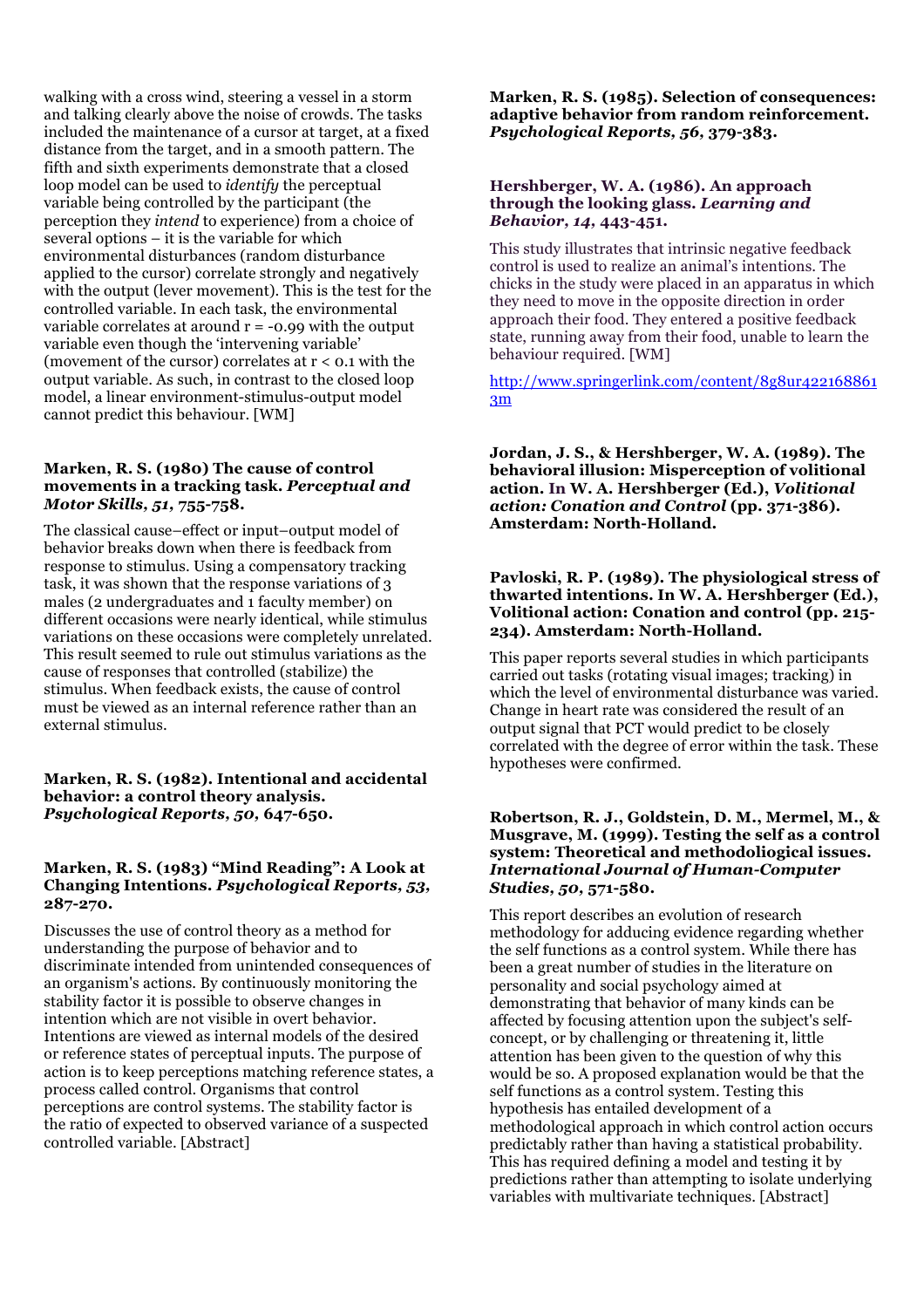http://www.sciencedirect.com/science/article/pii/S1071 581998902567

#### **Vancouver, J. B., Thompson, C. M., & Williams, A. A. (2001). The changing signs in the relationships between self-efficacy, personal goals and performance.** *Journal of Applied Psychology***,** *86***, 605-620.**

The common interpretation of the positive correlation between self-efficacy, personal goals, and performance is questioned. Via self-efficacy theory (Bandura, 1977) it was predicted that cross-sectional correlational results are likely a function of past performance, and via control theory (Powers, 1973) it was predicted that self-efficacy could negatively influence subsequent performance. These predictions were supported with 56 undergraduate participants using a within-person procedure. Personal goals were also positively influenced by self-efficacy and performance, but negatively related to subsequent performance. A second study involving 187 undergraduates found that manipulated goal level positively predicted performance and self-efficacy positively predicted performance in the difficult goal condition. The discussion focuses on conditions likely to affect the sign of the relationship between self-efficacy, goals, and performance. [Abstract]

#### **Vancouver, J. B., Thompson, C. M. Tischner, E. C., & Putka, D. J. (2002). Two studies examining the negative effect of self-efficacy on performance.** *Journal of Applied Psychology***,**  *87***, 506-516.**

Although hundreds of studies have found a positive relationship between self-efficacy and performance, several studies have found a negative relationship when the analysis is done across time (repeated measures) rather than across individuals. Powers (1991) predicted this negative relationship based on perceptual control theory. Here, two studies are presented to a) confirm the causal role of self-efficacy and b) substantiate the explanation. In Study 1, self-efficacy was manipulated for 43 of 87 undergraduates on an analytic game. The manipulation was negatively related to performance on the next trial. In Study 2, 104 undergraduates played the analytic game and reported self-efficacy between each game and confidence in the degree to which they had assessed previous feedback. As expected, self-efficacy led to overconfidence and hence increased the likelihood of committing logic errors during the game. [Abstract]

# **Vancouver, J. B. & Kendall, L. N. (2006). When self‑efficacy negatively relates to motivation and performance in a learning context.** *Journal of Applied Psychology***,** *91***, 1146-1153.**

Recent reviews of the training literature have advocated directly manipulating self-efficacy in an attempt to improve the motivation of trainees. However, selfregulation theories conceive of motivation as a function of various goal processes, and assert that the effect of

self-efficacy should depend on the process involved. Training contexts may evoke planning processes, where self-efficacy might negatively relate to motivation. Yet the typical between-person studies in the current literature may obscure this effect. To examine this issue, 63 undergraduate students completed a series of questionnaires measuring self-efficacy and motivation before five class exams. Self-efficacy was negatively related to motivation and exam performance at the within-person level of analysis, despite a significant positive relationship with performance at the betweenperson level. [Abstract]

#### **Pellis, S., Gray, D., & Cade, W. H. (2009). The judder of the cricket: the variance underlying invariance in behaviour.** *International Journal of Comparative Psychology, 22,* **188-205.**

While the behavior of many animals can be identified as involving discrete and stereotyped actions, there is a persistent tension between emphasizing the fixedness of the actions ("Fixed Action Patterns") and emphasizing the variation in the components comprising those actions ("Modal Action Patterns"). One such action, the back and forward judder of crickets often exhibited in agonistic interactions, was analyzed. Judders occurring on a horizontal surface by *Gryllus bimaculatus* were compared to those occurring on an inclined platform. Although the body movements involved were variable, that variability occurred in the context of maintaining some features of judder invariant. For example, the crickets maintained their bodies so that they were horizontal relative to the substrate, not to gravity, and most features of the back and forward movement (e.g., distance moved, velocity) were maintained as fixed despite differences in posture and movement. At a theoretical level, what these findings suggest is that behavior patterns involve a combination of fixedness and variation in the service of that fixedness. It becomes an empirical issue to discern these complementary components. [Abstract]

http://www.comparativepsychology.org/ijcp-vol22-4- 2009/Pellis\_etal\_final.pdf

#### **Bell, H. & Pellis, S. (in press). A cybernetic perspective on food protection in rats: simple rules can generate complex and adaptable behaviour.** *Animal Behaviour.*

Many types of animal behaviour, especially seemingly complex social interactions, have been attributed to the existence of complex cognitive mechanisms. Indeed, as specific behaviours are analysed in greater and greater detail, the increasing number of minor variations observed seem to necessitate the operation of increasingly powerful computational devices. An alternate view, inspired by cybernetic theory, is that what is important is not the specific behaviours used by animals, but the goal of the organism in a particular context. When approached in this way, it is possible to deduce simple rules being used by organisms to attain goal states that account for behavioural variation, and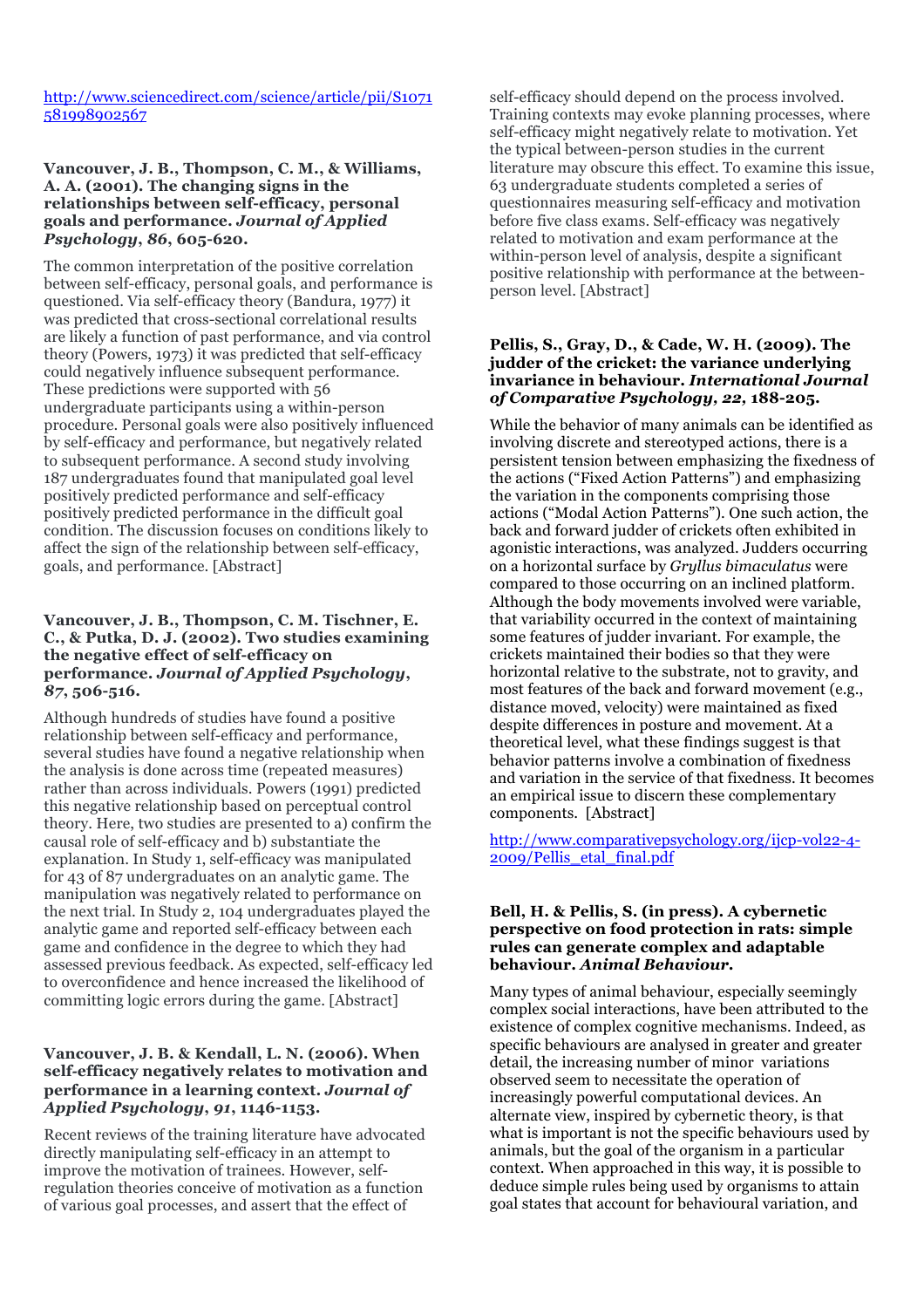importantly, that do not require impossible levels of cognitive power. In this paper, we apply a cybernetic approach to analysing food protective behaviour in rats. We demonstrate that a simple cybernetic rule, rather than complex computation, produces efficient and effective food protective behaviour in rats. [Abstract]

The discussion of this paper also provide evidence for Hypothesis 1.1, evidence that the observable behaviour of a range of different animals can be understood as the control of perception. [WM]

http://www.sciencedirect.com/science/article/pii/S000 3347211002582

#### **Powers, W. T. (2008). Living Control Systems III: The Fact of Control. Benchmark Publications. Chapter Two.**

Powers (2008) replicates the test of the controlled variable in a computerised task within which the shape, orientation and location of an object can be controlled by the user. [WM]

http://www.livingcontrolsystems.com/lcs3/content\_lcs  $3.html$ 

# *(iii) Computer models of a closed loop system*

#### **Vancouver, J. B. & Putka, D. J. (2000). Analyzing Goal-Striving Behavior and a Test of the Generalizability of Perceptual Control Theory.** *Organizational Behavior and Human Decision Processes***,** *82***, 334-362.**

Theories that articulate dynamic processes are relatively rare, but methods for testing the theories are even rarer. This study illustrates two methods for examining goalstriving processes and a tool for collecting dynamic data. The first method tests a hypothesis regarding what variable the participants are attempting to maintain. The second method involves creating multi-level models used to describe the dynamic data generated by study participants, which can be used to test between and within-subject manipulations or differences. The tool is a research simulation of a manager's role in scheduling subordinates in a hospital wing. Together these methods and tool are used to test the generalizability of perceptual control theory in explaining striving for cognitive goals. The results confirm the viability of a control theory accounting of goal striving, and highlight the potential of the methods and research tool in future research. [Abstract]

#### **Powers, W. T. (2008).** *Living Control Systems III: The Fact of Control***. Benchmark Publications. Chapter Three.**

A full working closed loop is modelled which is used to illustrate that changes to the environment are counteracted such that perception is controlled via behaviour that controls the environment. The functional relationship between each of the components of the model can be modified and explored. [WM]

#### **McPhail, C., Powers, W., & Tucker, C. (1992). Simulating individual and collective action in temporary gatherings.** *Social Science Computer Review, 10,* **1-28.**

Perception control systems and hierarchies of such systems are described. Perception control system theory asserts that human beings adjust their actions to control their perceptions. Purposive individuals adjust their actions to counter variable circumstances that prevent their perceptions from matching their objectives. Collective action can occur when two or more purposive individuals generate similar objectives independently, or when they do so interdependently, or when they adopt them from a third party. This explanation addresses the most characteristic feature of human behavior in temporary gatherings (crowds): alternating and vaned sequences of individual and collective action. A simulation program is described that varies up to three separate sets of control systems (seeking a destination, avoiding collisions, and seeking the path of other individuals) for each of 1 to 255 individuals constituting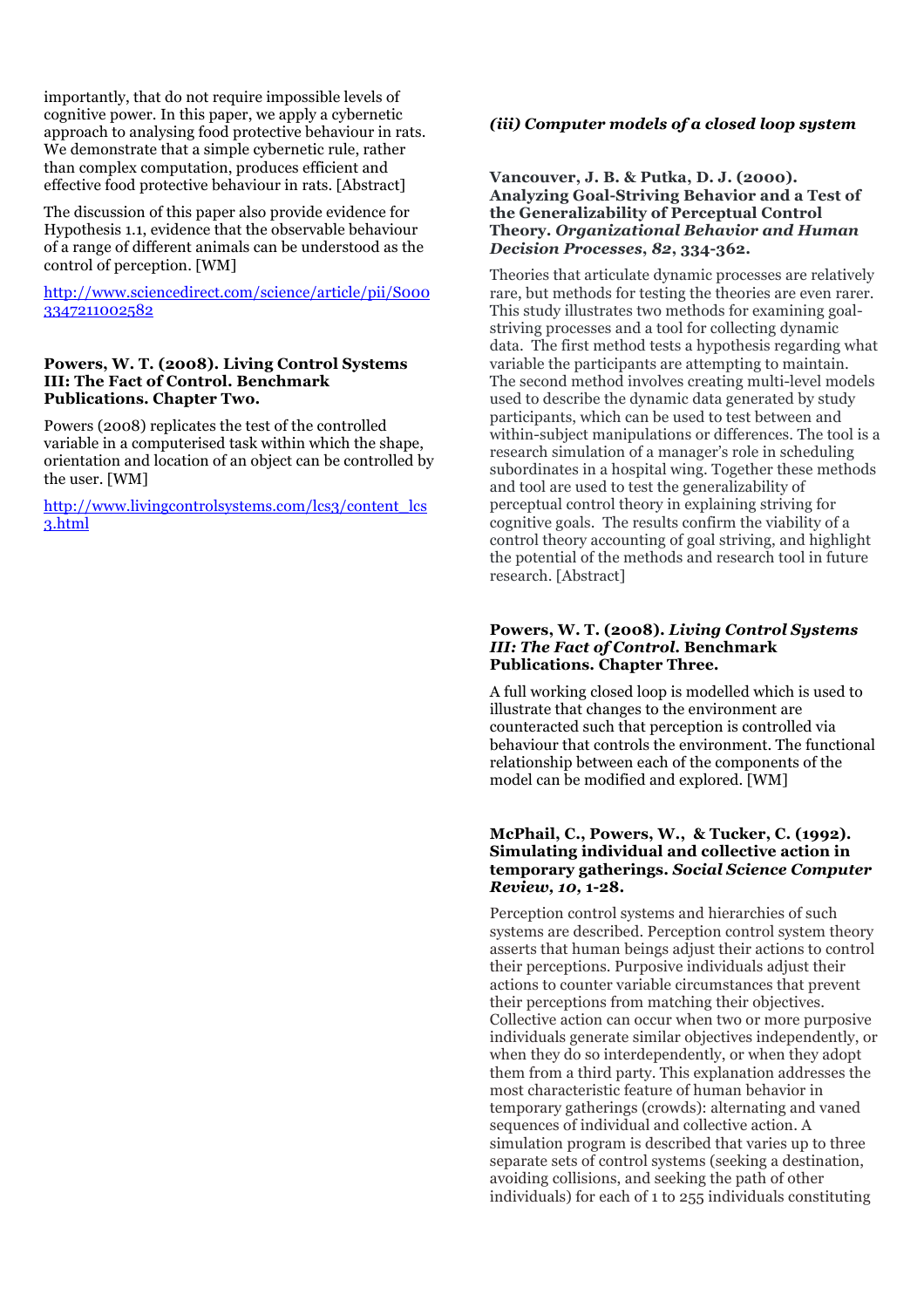a gathering. The program features are illustrated with successive panels of screen prints of the development of nine different sequences of individual and collective action observed repeatedly in field research on temporary gathenngs. Theoretical, research, and practical implications are noted. An appendix descnbes program parameters. [Abstract]

#### **Schweingruber, D. (1995). A computer simulation of a sociological experiment.** *Social Science Computer Review, 13,* **351-359.**

Abstract: Reports results of the use of the Gathering program, a computer simulation based on the principle of perception control theory, on C. McPhail and R. Wolstein's collective locomotion experiment. The program was used to explain purposive individual and collective locomotion behavior found in the experiment. Ss in five 12-person treatment groups were given a set of instructions, similar to those used by demonstration organizers, involving movement from one point to another. Results show that coordination increased as specificity of instructions rose. The simulation's ability to produce this relationship supports the hypothesis that collective behavior is the result of Ss with similar or related reference signals. However, the current version of the Gathering program is not sophisticated enough to simulate all details of McPhail and Wolstein's study. Suggestions are provided for improving the program.

#### **Moore, R. (2007) PRESENCE: A Human-Inspired Architecture for Speech-Based Human Machine Interaction.** *IEEE Transactions on Computers, 56,* **1176-1187.**

**Abstract.** Recent years have seen steady improvements in the quality and performance of speech-based humanmachine interaction driven by a significant convergence in the methods and techniques employed. However, the quantity of training data required to improve state-ofthe-art systems seems to be growing exponentially, and performance appears to be asymptoting to a level that may be inadequate for many real-world applications. This suggests that there may be a fundamental flaw in the underlying architecture of contemporary systems, as well as a failure to capitalize on the combinatorial properties of human spoken language. This paper addresses these issues and presents a novel architecture for speech-based human-machine interaction inspired by recent findings in the neurobiology of living systems. Called PRESENCE 'PREdictive SENsorimotor Control and Emulation' - this new architecture blurs the distinction between the core components of a traditional spoken language dialogue system and, instead, focuses on a recursive hierarchical feedback control structure. Cooperative and communicative behavior emerges as a by-product of an architecture that is founded on a model of interaction in which the system has in mind the needs and intentions of a user, and a user has in mind the needs and intentions of the system.

In addition to describing an architecture utilising PCT, this paper reports a robotic device built from a closed

loop system that self-generates its own rhythm of movements to match the rhythm of sounds it perceives. This resembles very simply mimicry in living organisms. [WM]

**Bourbon, W. T. (1989). A control-theory analysis of interference during social tracking. In W. A. Hershberger (Ed.),** *Volitional action: Conation and control* **(pp. 235-251). Amsterdam: North-Holland.**

**Powers, W. T. (1989). Quantitative measurement of volition: A pilot study. In W. A. Hershberger (Ed.), Volitional action: Conation and control (pp. 315-334). Amsterdam: North-Holland.**

Correlation between model and real behaviour = 0.99841

**Bourbon, W. T. (1990). Invitation to the dance: Explaining the variance when control systems interact.** *American Behavioral Scientist, 34,* **95- 105.**

#### **Bourbon, W. T., Copeland, K. E., Dyer, V. R., Harman, W. K., & Mosley, B. L. (1990). On the accuracy and reliability of predictions by control-system theory.** *Perceptual Motor Skills, 71,* **1331-1338.**

In three experiments we used control-system theory (CST) to predict the results of tracking tasks on which people held a handle to keep a cursor even with a target on a computer screen. 10 people completed a total of 104 replications of the task. In each experiment, there were two conditions: in one, only the handle affected the position of the cursor; in the other, a random disturbance also affected the cursor. From a person's performance during Condition 1, we derived constants used in the CST model to predict the results of Condition 2. In two experiments, predictions occurred a few minutes before Condition 2; in one experiment, the delay was 1 yr. During a 1-min. experimental run, the positions of handle and cursor, produced by the person, were each sampled 1800 times, once every 1/30 sec. During a modeling run, the model predicted the positions of the handle and target for each of the 1800 intervals sampled in the experimental run. In 104 replications, the mean correlation between predicted and actual positions of the handle was .996; SD = .002. [Abstract]

#### **Powers, W. T. (1990). Control theory and statistical generalisations.** *American Behavioral Scientist, 34,* **24-31.**

In this brief paper, Powers (1990) builds a computer model of a population of 4,000 control systems, and shows how the correlation between their behavioural effort and reward is significant and positive, while at the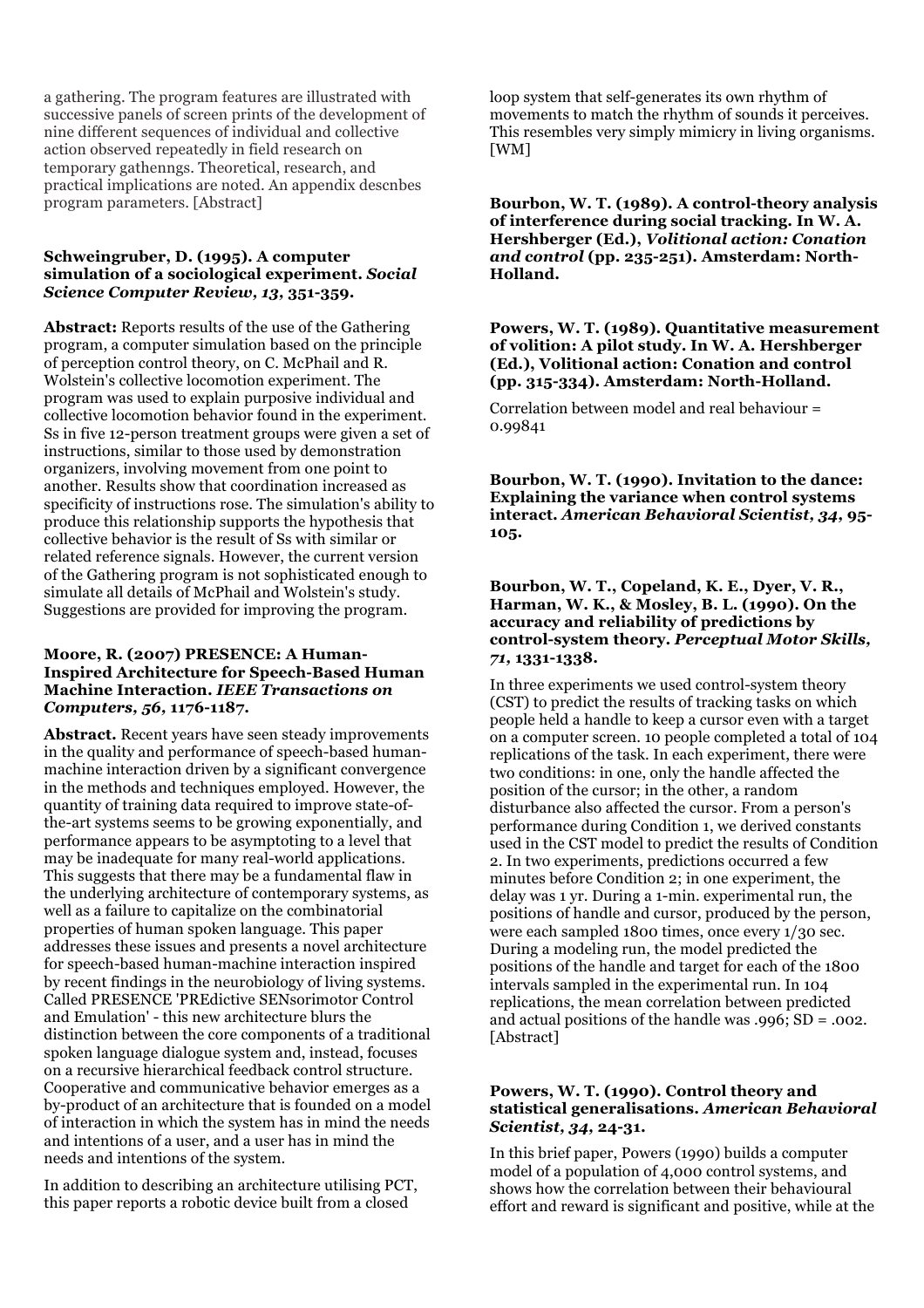same time there is a very high negative correlation between effort and reward for individuals who share the same reference value for their desired reward. This represents the negative feedback of each control system – they increase effort when reward is reduced. Thus, a correlation that appears to show evidence of reward causing effort at a population level can be created by individuals who operate according to control theory. [WM]

**Marken, R. S. (1989). Behavior in the first degree. In W. A. Hershberger (Ed.),** *Volitional action: Conation and control* **(pp. 299-314). Amsterdam: North-Holland.**

#### **Marken, R. S. (1991). Degrees of freedom in behavior.** *Psychological Science, 2,* **92-100.**

Coordinated behavior is typically explained in terms of motor programs or coordinative structures. The experiments described in this report suggest that a better explanation may be provided by control theory. In all experiments, subjects controlled the two-dimensional position of a cursor. By varying the disturbances to the two degrees of freedom of cursor movement, it was possible to elicit task-specific, unidimensional movement patterns resembling coordinative structures. Perturbation of one dimension of the movement pattern failed to produce a concomitant response in the other dimension unless there was a link between the degrees of freedom of action and perception. The subjects' behavior was accurately simulated by the behavior of independent feedback control systems. The results show that the problem of coordinating many degrees of freedom of action can be solved by viewing behavior as control of the perceptual consequences of these actions. [Abstract]

http://pss.sagepub.com/content/2/2/92.short

### **Bourbon, W. T. (1996). On the accuracy and reliability of predictions by perceptual control theory: Five years later.** *The Psychological Record, 46,* **39-47.**

Demonstrates an idiographic procedure that makes very accurate quantitative predictions of one person's specific actions during a task. The author served as the S. In June, 1988, Condition 1 for each of 8 different runs of a 2-condition pursuit tracking task was completed. Using data from Condition 1, when only the control handle affected the position of the cursor, the constants in the model of behavior from perceptual control theory were estimated, and the model was used to predict the results for Condition 2, when a random disturbance would also affect the cursor. Two of the 8 predicted runs will be done every 5 yrs; 2 were done in July, 1993. Correlations between 1,800 pairs of predicted and actual handle positions were .998 for the 1st run, and .997 for the 2nd. Data from the model and the S were nearly indistinguishable. [Abstract]

#### **Marken, R. S. (2003). Error in skilled performance: a control model of prescribing.**  *Ergonomics, 46,* **1200-1214.**

A control model of skilled performance is proposed as a framework for understanding why prescribing errors occur at a particular rate. Model error rate depends on skill level, system design characteristics, the range of different types of prescriptions that are produced and the time available to complete each prescription. The parameters of the model can be adjusted so it produces error rates that are quantitatively equal to those found in studies of the incidence of different types of prescribing error. The model will also produce error rates that are qualitatively consistent with the results of studies that show increases in prescribing error rates as a result of increases in distractions and workload. The model is used to determine the likely effectiveness of different prescribing error prevention interventions. [Abstract]

### http://www.tandfonline.com/doi/abs/10.1080/0014013 90310001593568

#### **Vancouver, J. B., Putka, D. J., & Scherbaum, C. A. (2005). Testing a Computational Model of the Goal-Level Effect: An Example of a Neglected Methodology.** *Organizational Research Methods, 8,* **100-127.**

To encourage the use of computational modeling in organizational behavior research, an example computational model is developed and rigorous tests of it presented. Specifically, a computational model based on control theory was created to test the theory's explanation of the goal-level effect (e.g., higher goals lead to higher performance). Data from simulations of the model were compared with the behavior of 32 undergraduate students performing a scheduling task under various within-subject manipulations and across time. Correlational analyses indicated that the model accounted for most of the participants' data, with coefficients between the model and each participant's behavior mostly in the high nineties. [Abstract]

(A working version of the model can be downloaded (four agents.mdl) and the software used to create and run the model (the learning edition of Vensim©) can be downloaded for free at http://www.vensim.com/. The alternative model described in the paper is downloadable as well (alternative.mdl).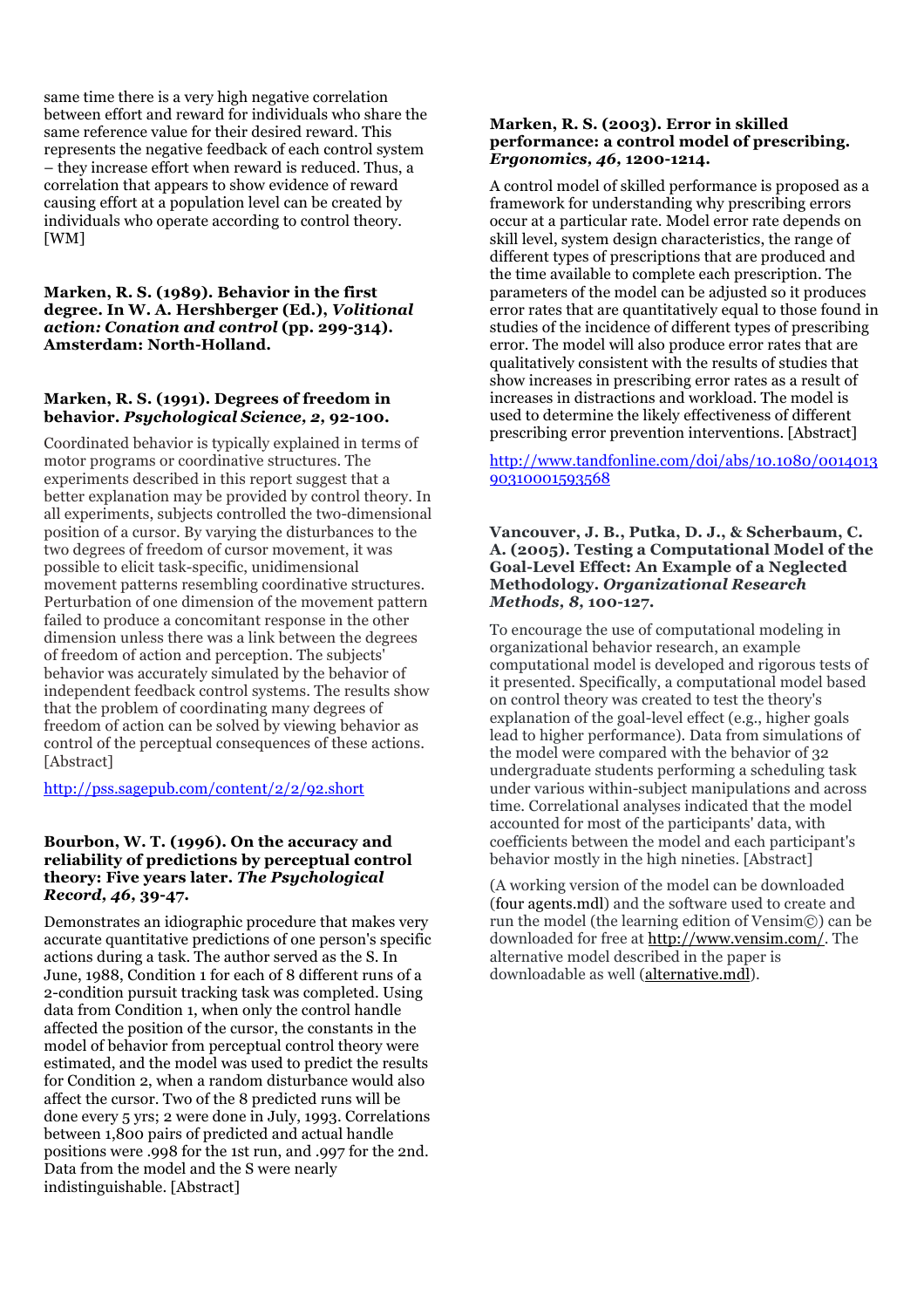#### **Marken, R. S., & Horth, B. (2011). When causality does not imply correlation: More spadework at the foundations of scientific psychology.** *Psychological Reports, 108,* **943- 954.**

This latest research study demonstrates that input is not correlated with output within a tracking task, as would be expected from an open loop model of stimulusresponse, or input-compute-output. This is lack of relationship is maintained at three levels of difficulty. On the other hand, a closed loop model provides a close match to the data obtained from the task. This is because in a closed loop model, output causes input as much as input causes output in a process of dynamic adjustment against disturbances, thereby disrupting any simple correlation between the two.[WM]

Experimental research in psychology is typically based on an open-loop causal model which assumes that sensory input causes behavioral output. This model was tested in a tracking experiment where participants were asked to control a cursor, keeping it aligned with a target by moving a mouse to compensate for disturbances of differing difficulty. Since cursor movements (inputs) are the only observable cause of mouse movements (outputs), the open-loop model predicts that there will be a correlation between input and output that increases as tracking performance improves. In fact, the correlation between sensory input and motor output is very low regardless of the quality of tracking performance; causality, in terms of the effect of input on output, does not seem to imply correlation in this situation. This surprising result can be explained by a closed-loop model which assumes that input is causing output while output is causing input. [Abstract]

http://www.amsciepub.com/doi/abs/10.2466/03.PR0.1 08.3.943-954?journalCode=pr0

#### *(iv) Comparative Models*

**Marken, R. S., & Powers, W. T. (1989) Levels of Intention in Behavior. In W. A. Hershberger (Ed.), Volitional action: Conation and control (pp. 409-430). Amsterdam: North-Holland.**

#### **Bourbon, W. T., & Powers, W. T. (1999). Models and their worlds.** *International Journal of Human-Computer Studies, 50,* **445-461.**

Conventional behavioral models can be broadly classed as stimulus-driven (bottom-up, S–R) and brain-driven (top-down, cognitive). Perceptual control theory (PCT) uses a model that has features of both classes, and so can be difficult to distinguish from either one. The difference in PCT is not just in the model of the organism, but in the assumed properties of the world in which the organism behaves. We discuss and experimentally demonstrate the basic models, and the worlds in which they can operate properly. The results show, we believe, that PCT employs the only kind of model that can work in a realistic model of the world. [Abstract]

#### **Marken, R. S. (2001). Controlled variables: Psychology as the center fielder views it.** *The American Journal of Psychology, 114,* **259-281.**

Perceptual control theory (PCT) views behavior as the control of perception. The central explanatory concept in PCT is the controlled variable, which is a perceived aspect of the environment that is brought to and maintained in states specified by the organism. According to PCT, understanding behavior is a matter of discovering the variables that organisms control. But the possible existence of controlled variables has been largely ignored in the behavioral sciences. One notable exception occurs in the study of how baseball outfielders catch fly balls. In these studies it is taken for granted that the fielder gets to the ball by controlling some visual aspect of the ball's movement. This article describes the concept of a controlled variable in the context of research on fly ball catching behavior and shows how this concept can contribute to our understanding of behavior in general. [Abstract]

#### **Marken, R. S. (2005) Optical trajectories and the informational basis of fly ball catching,** *Journal of Experimental Psychology: Human Perception & Performance, 31,* **630 – 634.**

D. M. Shaffer and M. K. McBeath (2002) plotted the optical trajectories of uncatchable fly balls and concluded that linear optical trajectory is the informational basis of the actions taken to catch these balls. P. McLeod, N. Reed, and Z. Dienes (2002) replotted these trajectories in terms of changes in the tangent of optical angle over time and concluded that optical acceleration is the informational basis of fielder actions. Neither of these conclusions is warranted, however, because the optical trajectories of even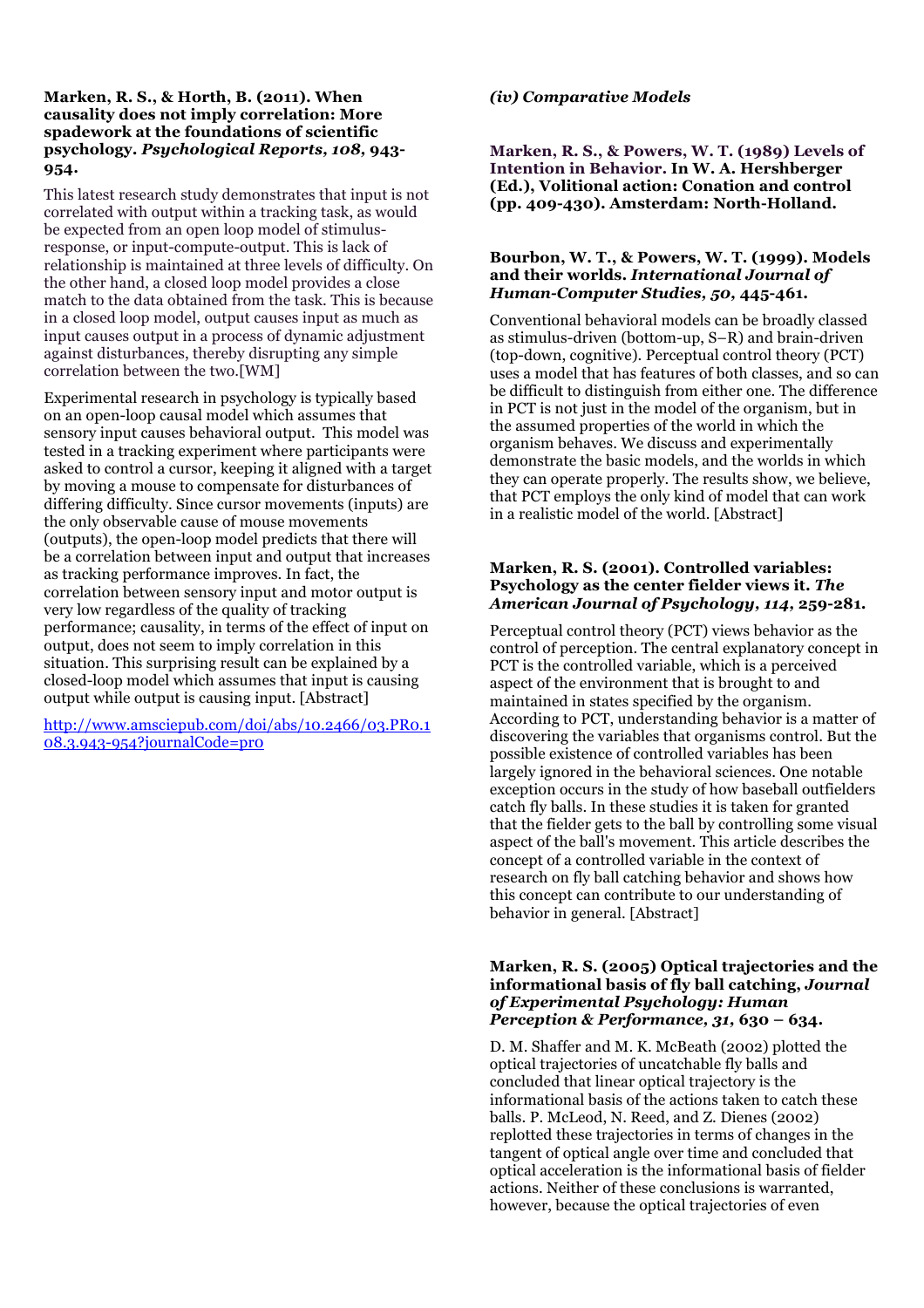uncatchable balls confound the information that is the basis of fielder action with the effects of those same actions on these trajectories. To determine the informational basis of fielder action, it is necessary to do the control-theory-based Test for the Controlled Variable, in which the informational basis of catching is found by looking for features of optical trajectories that are protected from experimentally or naturally applied disturbances. [Abstract]

http://mindreadings.com/OpticalTrajRM.pdf

#### **Vancouver, J. B. & Scherbaum, C. A. (2008). Do We Self-Regulate Actions or Perceptions? A Test of Two Computational Models.** *Computational and Mathematical Organizational Theory, 14,* **1- 22.**

Self-regulation theories in applied psychology disagree about whether action or perceptions are the focus of regulation. Computational models based on the two conceptualizations were constructed and simulated. In one scenario, they performed identically and in conjunction with participants in a study of the goal-level effect (Vancouver et al., Organ Res Methods 8:100–127, 2005). In another scenario they created differentiating predictions and only the computational model based on the self-regulation of perceptions matched the data of participants. Implications for research and practice are discussed. [Abstract]

#### **Takagi, F., Sakahara, H., Tabata, T., Yamagishi, H., Suzuki, T., & Miyazaki, F. (2009). Navigation control for tracking and catching a moving target.** *Intelligent Robotics and Systems, Oct 2009,* **866-871.**

This paper presents feedback control laws for pursuing and catching a fly ball by taking Chapman's hypothesis into the closed-loop system connecting perceptions and actions. Through the analysis of the closed-loop system, we make it clear that the hypothetical trajectory Chapman showed is a special dynamic solution of the closed-loop system. Moreover, using a motion-analyzing technique over a finite time, it is shown that the proposed feedback control laws make it possible to generate a pursuing trajectory automatically that a fly ball can be caught in the right place and at the right time. It is also shown that the pursuing trajectory gets closer to the one Chapman showed as a feedback gain increases. In addition, we compare the proposed feedback control laws with Proportional Navigation (PN) which is the most common navigation technique for tracking a moving target, and demonstrate that the proposed control laws perform better than PN. (Abstract]

#### **Rabinovich, Z., & Jennings, N. R. (2010). A hybrid controller based on the egocentric perceptual principle.** *Robotics and Autonomous Systems, 58,* **1039-1048.**

In this paper we extend the control methodology based on Extended Markov Tracking (EMT) by providing the control algorithm with capabilities to calibrate and even partially reconstruct the environment's model. This enables us to resolve the problem of performance deterioration due to model incoherence, a problem faced in all model-based control methods. The new algorithm, *Ensemble Actions EMT (EA-EMT)*, utilises the initial environment model as a library of state transition functions and applies a variation of prediction with experts to assemble and calibrate a revised model. By so doing, this is the first hybrid control algorithm that enables on-line adaptation within the egocentric control framework which dictates the control of an agent's perceptions, rather than an agent's environment state. In our experiments, we performed a range of tests with increasing model incoherence induced by three types of exogenous environment perturbations: *catastrophic* the environment becomes completely inconsistent with the model, *deviating*—some aspect of the environment behaviour diverges compared to that specified in the model, and *periodic*—the environment alternates between several possible divergences. The results show that EA-EMT resolved model incoherence and significantly outperformed its EMT predecessor by up to 95%.

# **2. Evidence for Conflict between Closed Loops**

PCT proposes that when two closed loops attempt to control the same variable, *conflict* occurs, whereby error is maintained in both systems. This is an unstable state that requires *reorganisation* to resolve (see later).

Studies of conflict involve the following paradigms: (i) observations of natural behaviour; (ii) computer models of closed loop systems

**van de Rijt-Plooij, H. H. C., & Plooij, F. X. (1987). Growing independence, conflict and learning in mother-infant relations in free-ranging chimpanzees.** *Behaviour, 101,* **1-86.**

**van de Rijt-Plooij, H., & Plooij, F. (1988). Mother-infant relations, conflict, stress and illness among free-ranging chimpanzees.** *Developmental Medicine and Child Neurology, 30***, 306-315.**

**van de Rijt-Plooij, H., & Plooij, F. (1993). Distinct periods of mother-infant confl ict in normal development: Sources of progress and germs of pathology.** *Journal of Child Psychology and Psychiatry, 34***, 229-245.**

**Powers, W. T. (1999). A model of kinesthetically and visually controlled arm movement.**  *International Journal of Human-Computer Studies, 50,* **463-479.**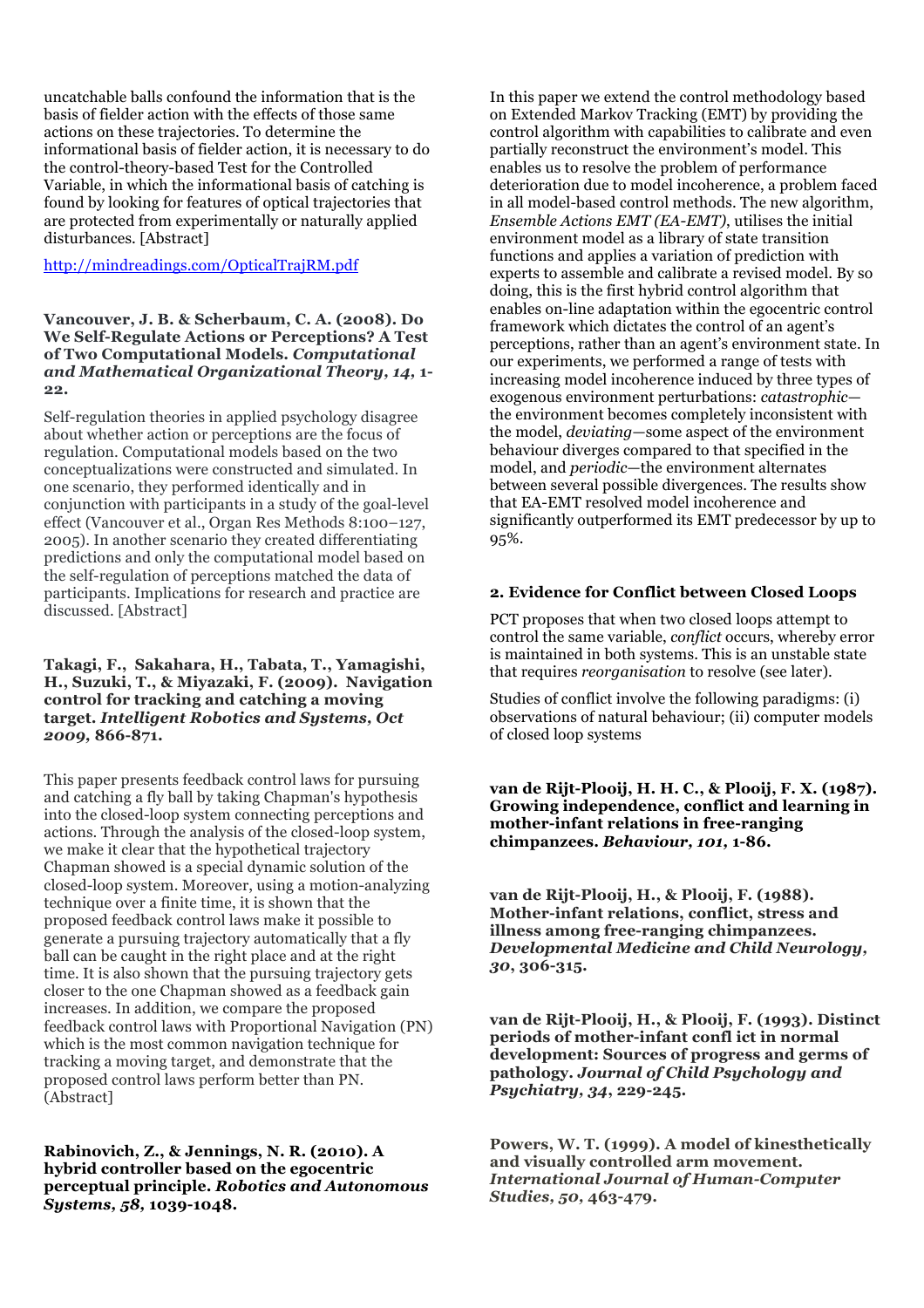This paper describes a preliminary simulation of kinesthetic control systems that operate a humanoid arm having three degrees of freedom. The design is in part a literal interpretation of the stretch and tendon reflexes considered as control systems. A second level of control converts independent control of three joint angles into a trio of systems controlling the tip of the arm in pitch, yaw and distance coordinates centered on the shoulder. The basic properties of muscles are included, and the arm movements are calculated using equations describing the physical dynamics of the arm. A "visual servo" level of control is included in preliminary form. The model exhibits realistic behavior, producing stable and fast control without computing either inverse kinematics or inverse dynamics. [Abstract]

http://www.ingentaconnect.com/content/ap/hc/1999/0 0000050/00000006/art00261

#### **Powers, W. T. (2008). Living Control Systems III: The Fact of Control. Benchmark Publications. Chapter Six.**

http://www.livingcontrolsystems.com/lcs3/content\_lcs 3.html

#### **Carey, T. A. (2008). Conflict, as the Achilles heel of perceptual control, offers a unifying approach to the formulation of psychological problems.**  *Counselling Psychology Review***, 23, 5-16.**

PCT suggests that the way in which mental health disorders are currently understood in terms of categorizing groups of symptoms could be improved by focusing, instead on the goals associated with any particular disorder. From a PCT perspective, psychological distress can be understood as the consequence or by-product of conflicted goals. When one control system attempts to create a perception that is incompatible with the perception being created by another control system a situation of instability is reached where neither control system is able to control its perceptual signal. To investigate the parameters of conflict I used the Crowd simulation program developed by Powers (2005). The programs provides parameters that can be adjusted for each agent. Using the program two agents were produced. Agent A had a 'goal' of seeking a particular destination and also a 'goal' for maintaining a particular distance from Agent B. Agent B had a 'goal' of maintaining a particular proximity to Agent A. To begin with parameters were established such that Agent A and Agent B could both successfully control. Then I investigated the minimum number of parameters that needed to be manipulated to produce conflict. Changing the loop gain of Agent B by a multiplicative factor of four made Agent B approach Agent A more rapidly and created conflict Agent A. In this situation Agent A produced a trace on the screen of oscillations and immobility indicative of the instability that is a feature of internal perceptual conflict. From this initial conflict situation it was discovered that by manipulating the loop gain of A produced different patterns of oscillation and immobility. The results are

discussed in terms of their clinical implications. To complement this modelling clinical descriptions of actual clients are provided in which the presenting symptoms are described as well as the underlying conflicts associated with the symptoms. The formulation of psychological distress as conflict between control systems provides new avenues for both clinical practice and research programs to enhance our understanding and treatment of mental health disorders. [TC]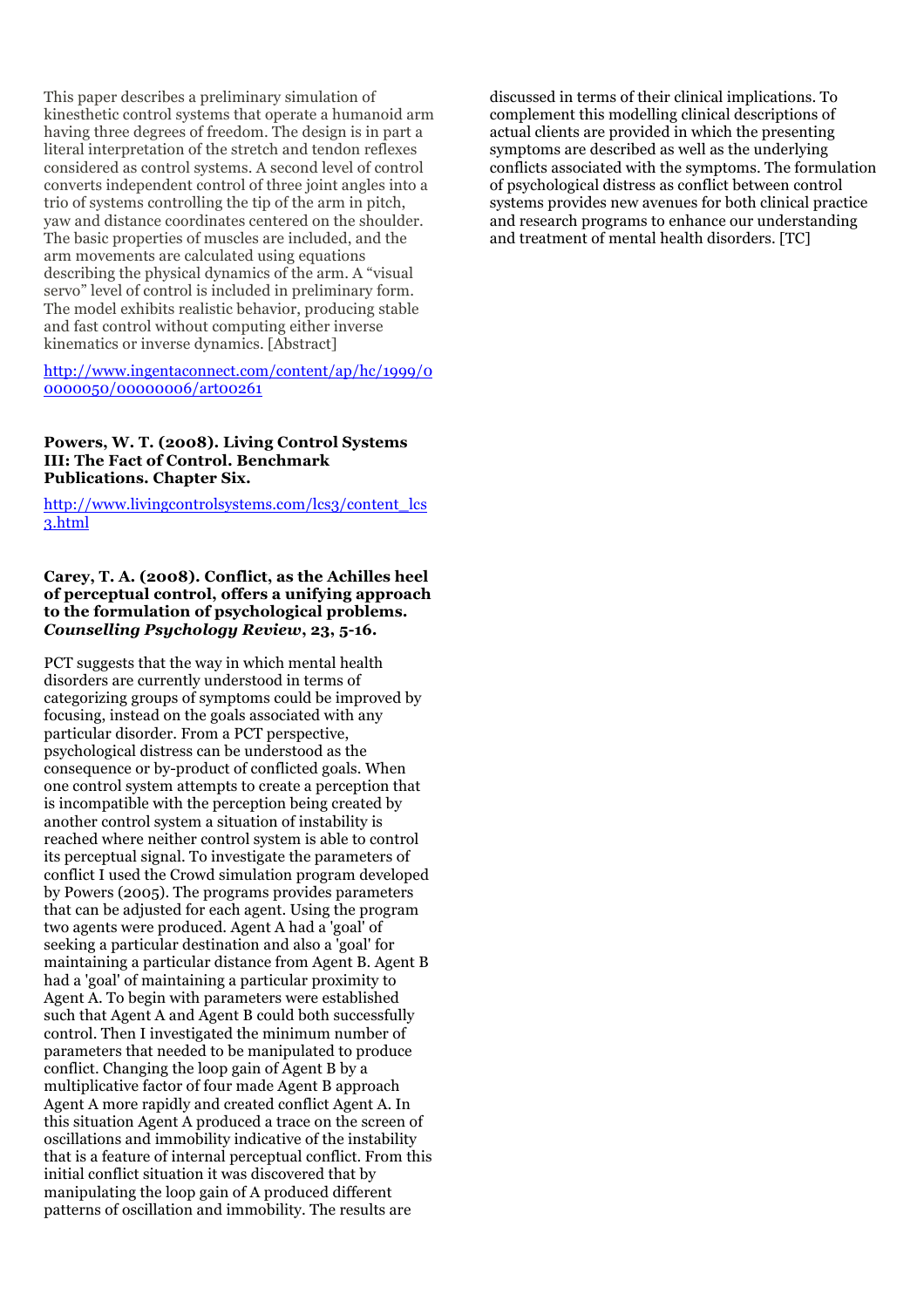#### **3. Evidence for Hierarchical Models of Closed Loops**

PCT proposes that closed loops are organised within hierarchies in order to achieve more complex skills and goals. Specifically, each level in the system controls a different perceptual variable, and the outputs of higher level systems set the reference values for lower level systems.

Studies of hierarchical control involve the following paradigms: (i) observations of natural behaviour; (ii) manipulations of the environment in experimental tasks; (iii) computer models of closed loop systems.

# *(i) Observations of natural behaviour*

#### **Powers, W. T., Clark, R. K., & McFarland, R. L. (1960b). A general feedback theory of human behaviour: Part II. Perceptual and Motor Skills, 11, 309-323.**

In addition to explaining the hierarchy of closed loops, this paper describes the procedures and results of a number of qualitative demonstrations of levels of control using arm movements that are easily replicated by the reader.

#### **Plooij, F. X. (1984). The behavioural development of free-living chimpanzee babies and infants. (Monographs on Infancy No. 3). Norwood, NJ: Ablex.**

This monograph reports the detailed observations of baby chimps and explains how each stage of development can be understood as a new level of control, that starts as invariant and then becomes flexibly varied at the next stage of development. For example, newborn chimps locate the mother's nipple by ascending a gradient of sensations of perceived warmth – known as 'comfort-contact search' , which presumes they have a fixed target that is not varied. However, after two months, they can tolerate breaks in physical contact with the mother, suggesting that there is now variability in the process of 'comfort contact search'. This monograph is also explained in Plooij & van de Rijt-Plooij (1990). [WM]

**Plooij, F. X., & van de Rijt-Plooij, H. H. C. (1990). Developmental transitions as successive reorganizations of a control hierarchy. American Behavioral Scientist, 34, 67-80.**

# *(ii) Computer models*

**Marken, R. S. (1990). Spreadsheet analysis of a hierarchical control system model of behavior. Behavior Research Methods, Instruments and** 

### **Computers, 22, 349-359.**

The behavior of a hierarchy of control systems can be simulated with an electronic-spreadsheet. Each control system is a column of three cells representing the reference signal, perceptual signal, and output variable of the system. All of the control systems are closed-loop, the input to each system being a function of its output. The circular references in the spreadsheet are resolved through iterative recalculation. When the parameters of each control system (amplification and slowing factors) are set to appropriate values, all control systems in the hierarchy continue to match perceptual signals with reference signals. A three-level hierarchy with four systems at each level is simulated in the spreadsheet. The spreadsheet model makes it possible to observe the dynamic behavior of the control systems as they correct for the effects of environmental disturbance and changes in higher order reference signals. It is possible to "reorganize" the system by changing the perceptions controlled by systems at different levels of the hierarchy. The user can also test to determine the variables being controlled by the system. [Abstract]

http://www.springerlink.com/content/2t70533x942m12 64/

### **Kennaway, R. (1999). Control of a multi-legged robot based on hierarchical PCT. Journal of Perceptual Control, 1, 1-7.**

We describe an experiment in robot control, using a simulated six-legged robot. The robot, herein called Archy, is capable of standing, resisting disturbing forces, and walking over uneven terrain and up and down a staircase. It can continue to stand up and control its body position and orientation even when some legs are removed. The control systems are all simple PID controllers, with a couple of fuzzy controllers for navigating when walking. [Abstract] http://www2.cmp.uea.ac.uk/~jrk/PCT/jp9913p.pdf

#### **Powers, W. T. (2008). Living Control Systems III: The Fact of Control. Benchmark Publications. Chapter Eight.**

http://www.livingcontrolsystems.com/lcs3/content\_lcs 3.html

#### **Marken, R. S. (1986). Perceptual organisation of behavior: A hierarchical control model of coordinated action. Journal of Experimental Psychology: Human Perception and Performance, 12, 267-276.**

Compared the behavior of 4 college students and 2 faculty members (including the present author) with a hierarchical control system model of behavioral organization. Ss varied the position of 2 control handles simultaneously to keep the distance constant between 2 pairs of lines. Three variations on this basic experiment that illustrate some fundamental properties of coordinated action showed (1) how independent actions,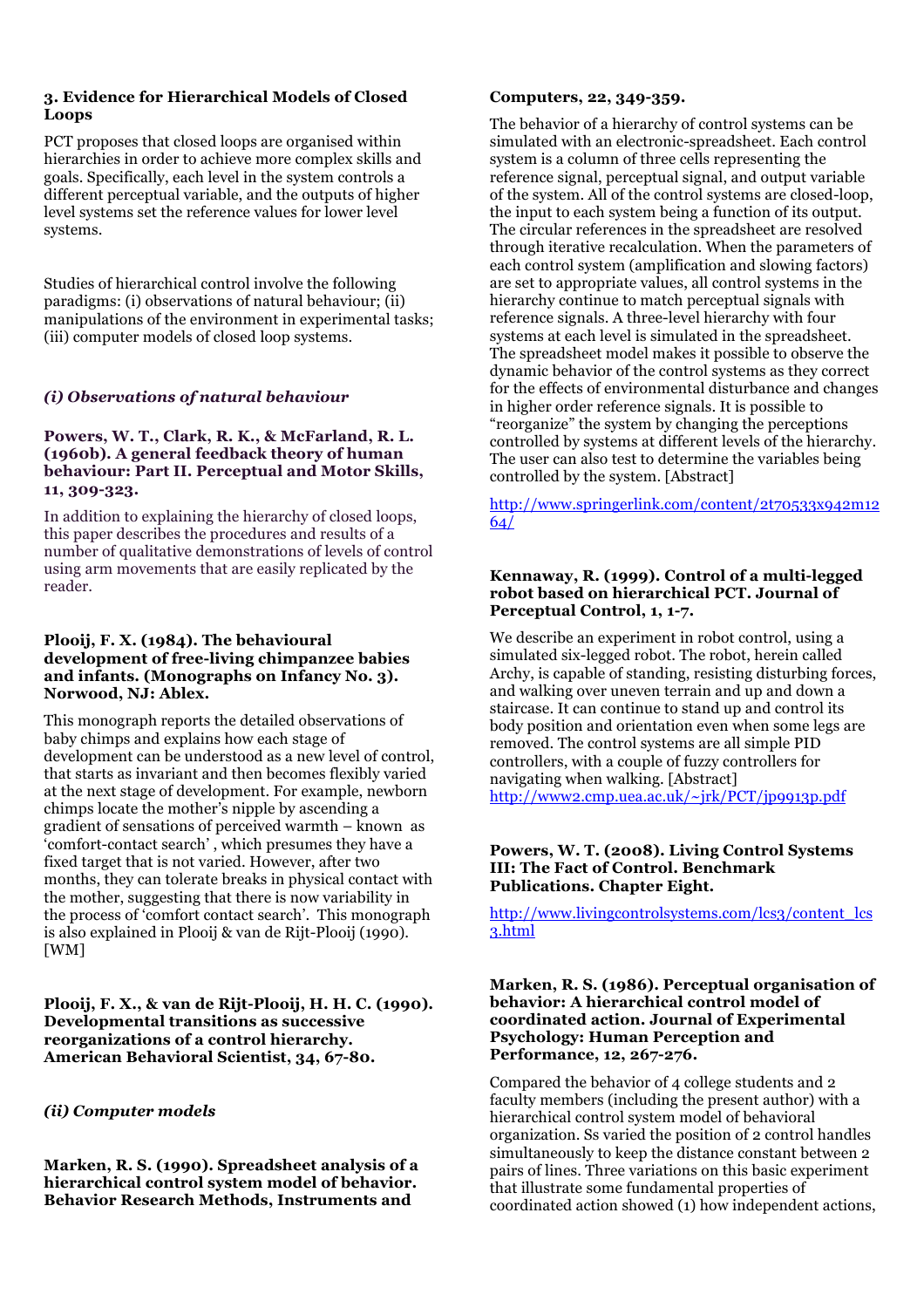compensating for unpredictable and undetectable disturbances, can produce a single behavioral result; (2) how the ability to produce a particular result is maintained when the connection between action and result is changed; and (3) how 2 independent outputs can appear to be related as coordinative structures when one output disturbs a result being controlled by the other. The correlation between the behavior of Ss and the model in all experiments was typically on the order of .99. A detailed examination of the operation of the model demonstrated that actions are structured by perception, not by central commands or equations of constraint. [Abstract]

http://www.sciencedirect.com/science/article/pii/S009 6152307608220

#### **4. Evidence for Reorganisation**

PCT proposes that a process known as *reorganisation* is required for learning within a control system, resulting in reduced *intrinsic error* within the control systems necessary for survival. Reorganisation is driven by intrinsic error and involves random changes to the speed and direction of change of the properties of control systems which persist until intrinsic error begins to reduce. Reorganisation may be global (across all systems in the hierarchy) or localised to specific units.

Studies of hierarchical control involve the following paradigms: (i) observations of natural behaviour; (ii) computer models of closed loop systems.

**van de Rijt-Plooij, H. H. C., & Plooij, F. X. (1987). Growing independence, conflict and learning in mother-infant relations in free-ranging chimpanzees.** *Behaviour, 101,* **1-86.**

#### **Pavloski, R. P., Barron, G. T., & Hogue, M. A. (1990). Reorganization: Learning and attention in a hierarchy of control systems. American Behavioral Scientist, 34, 32-54.**

This study models individual performance on dual task paradigm and plots how the control of two different variables (cursor position and numeric value of a digit) are managed in real time. The plots for a novice participant who had learned the tasks separately, revealed a switch between the two tasks – at any one time only one variable is controlled. In contrast, the plots of an experienced participant who had practised the dual task revealed that both tasks were managed simultaneously. The authors concluded from these results that the experience participant had developed an input function for the task that represented a novel conjunction between the two variables. Within PCT, a logical conjunction of this kind would be represented at the program level of perception, and would be formed through reorganisation to reduce error during practice. [WM]

**Carey, T. A., Carey, M., Stalker, K., Mullan, R. J., Murray, L., & Spratt, M. (2007). Psychological change from the inside looking out: A qualitative investigation.** *Counselling and Psychotherapy Research, 7,* **178-85.**

This study addresses the questions 'What is psychological change?' and 'How does it occur?' from patients' viewpoints. Answers to these questions were sought using qualitative methodology. At the end of treatment, 27 people were interviewed about their experience of change. Interviews were taped and transcripts analysed using the Framework approach. Change occurred across three domains – feelings, thoughts, and actions. Participants described change as both a gradual process and an identifiable moment. In relation to how change occurred, six themes emerged – motivation and readiness, perceived aspects of self, tools and strategies, learning, interaction with the therapist, and the relief of talking. Change was experienced in similar ways irrespective of type of treatment. Current stage models of change might not be suited to the explanations of change provided by the participants of this study. The process of insight through reorganization might be a more accurate explanation. Understanding change as a process involving sudden and gradual elements rather than a process occurring through sequential stages could inform the development of more efficacious psychological treatments. [Abstract]

#### **Higginson S, Mansell W. (2008). What is the mechanism of psychological change? A qualitative analysis of six individuals who experienced personal change and recovery.**  *Psychology and Psychotherapy: Theory, Research and Practice***,** *81,* **309-28.**

**Objective.** The mechanism of psychological change, whether this occurs as a result of psychotherapeutic intervention or during natural recovery, remains unknown. The aim of this study was to explore and understand how and why psychological change occurs. **Design.** This study presents the accounts of six individuals who experienced psychological change and recovery following a significant problem in their lives using the qualitative method of interpretative phenomenological analysis (IPA). **Method.** A semistructured interview covered several aspects of their experience which included details of the problem they faced, how the problem affected their lives, how they were able to overcome the problem, and how they felt about their problem looking back. **Results.** Four superordinate themes emerged from the analysis: hopelessness and issues of control; the change process; new self versus old self; and putting the problem into perspective. **Conclusions.** Findings are discussed in relation to existing literature on hopelessness and locus of control, experiential avoidance, acceptance and mindfulness, insight, and adversarial growth. The findings are also discussed in relation to a theory of selfregulation known as perceptual control theory (PCT). It is proposed that this theory may provide a valid account of the mechanism of psychological change.